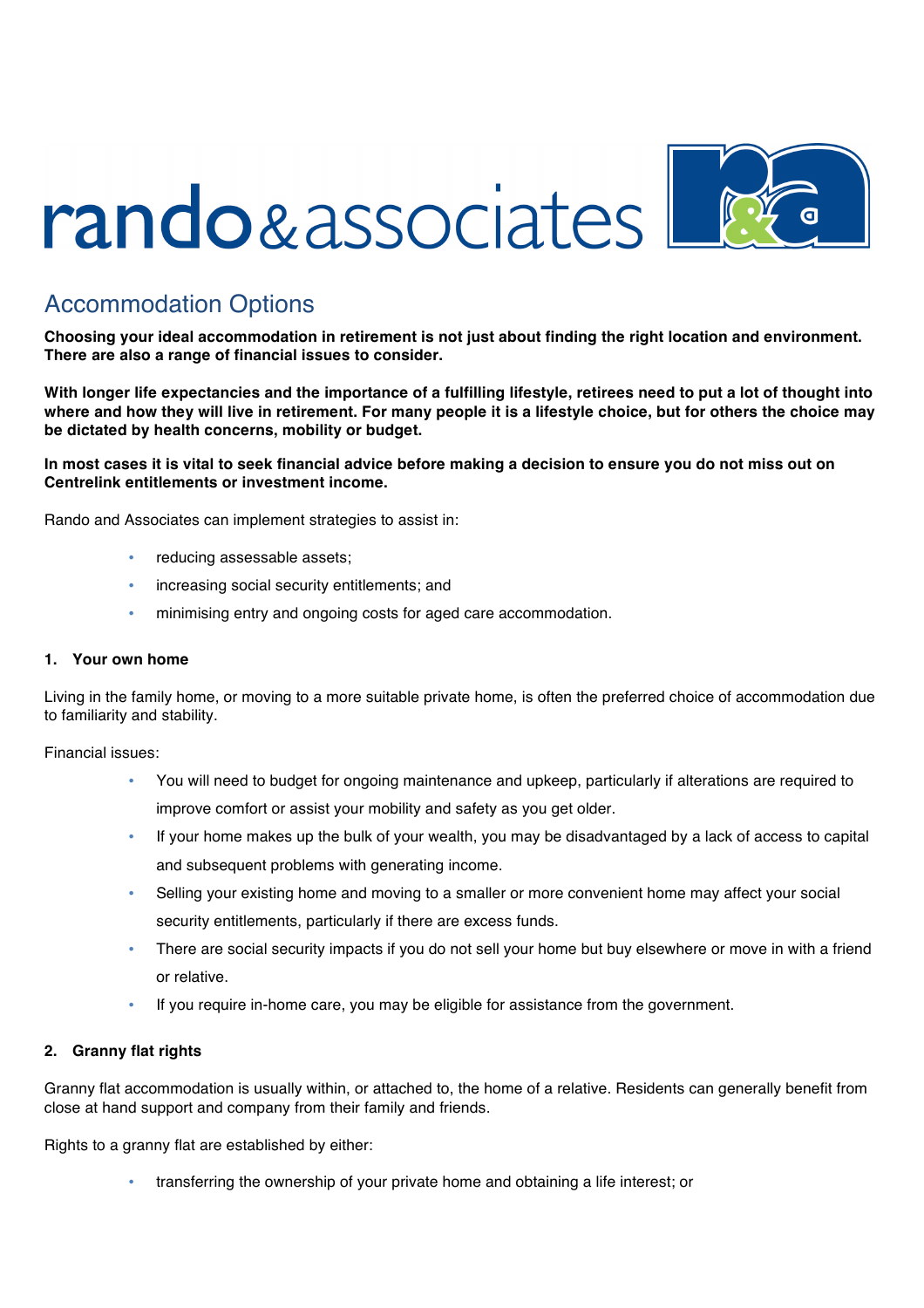exchanging money or assets for a life interest in a private residence.

#### Financial issues:

- Your granny flat rights may be included in the Centrelink assets test, depending on whether you are considered a homeowner or non-homeowner.
- If you are not considered a homeowner, you may be entitled to receive Rent Assistance.
- If you pay substantially more for your granny flat than it is worth, the extra amount may be included in your asset

#### **3. Retirement villages**

Many older people appreciate the lifestyle benefits of retirement villages. These can include companionship, facilities and activities, additional security, home maintenance and access to on-site medical assistance.

Financial issues:

- Buying into a retirement village attracts an entry fee known as an 'entry contribution'.
- Fees vary greatly from village to village.
- The type of contract will also vary between villages, but each will detail relevant entry, ongoing and exit fees.

Eligibility for social security is based on:

- The amount of the entry contribution, which determines whether you are considered a 'homeowner' or 'non-homeowner' for social security purposes. Rent assistance may also be available
- Decisions made about the former home.

## **4. Permanent Residential Care facilities**

Financial issues:

- A standard resident contribution fee applies and although costs may be part-funded by the government, all residents are required to pay this fee.
- Means tested care fee may apply, which is a calculated using a combined income and asset test.
- Accommodation deposit is required, which is an entry fee paid as an up-front payment
	- $\circ$  Note: The option to pay this as a periodic payment contribution is also available
- Additional fees may be charged for extra services. These services and associated fees are agreed with the facility providing them
- If your former home is retained and one spouse continues to live there, the resident generally remains a 'homeowner' for social security purposes and the home is an exempt asset.
- Rental income received is assessable under the income test, unless you are paying all or part of your accommodation bond via periodical payments.